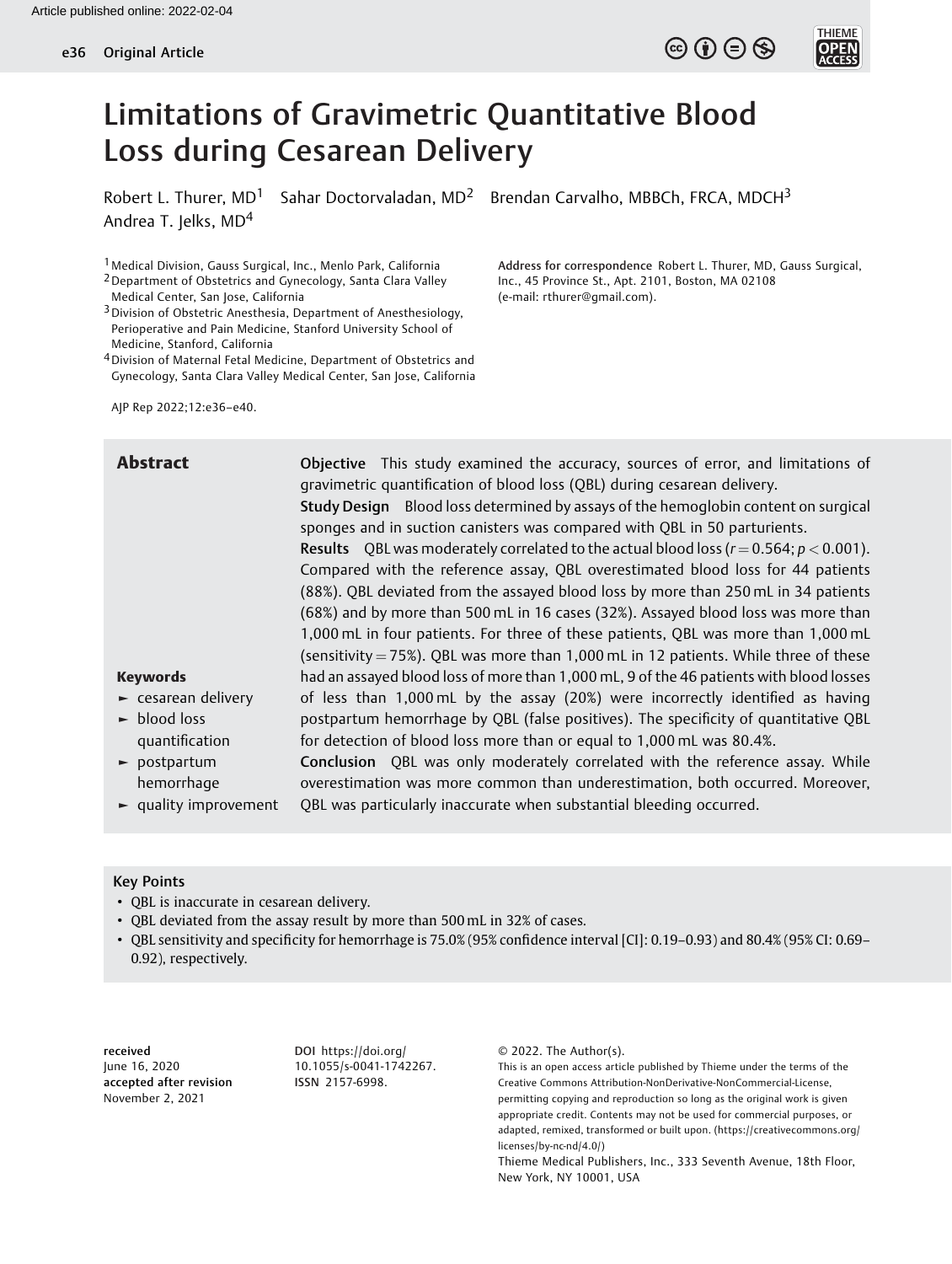Quantification of blood loss (QBL) is recommended over visual estimation of blood loss for women having cesarean delivery.<sup>1,2</sup> OBL is thought to enhance the accuracy of blood loss measurements, improve hemorrhage recognition, and allow for appropriate activation of treatment stage–based protocols which may consequentially improve patient outcomes.<sup>3</sup>

A common way of measuring QBL is the gravimetric method that involves weighing of soiled sponges and measurement of fluid in calibrated suction canisters.<sup>4</sup> After adjusting for the dry weight of soiled materials, the estimated amount of amniotic fluid and the amount of surgical irrigation are deducted from the total weight, presumably resulting in an accurate measure of blood loss. While intuitively sensible, technical problems obtaining accurate measurements, difficulty in estimating amniotic fluid, and retention of irrigation fluid in the abdomen can lead to inaccurate results.5,6 Moreover, some blood loss may not be captured on surgical sponges and in suction canisters leading to additional error.

In a previous publication that compared visually estimated blood loss, gravimetric QBL, and a colorimetric method of estimating blood loss to a reference hemoglobin assay measurement of the amount of blood on surgical sponges and in suction canisters during scheduled cesarean delivery, we found that gravimetric QBL measurements were poorly correlated to the more accurate reference hemoglobin assay results.<sup>7</sup> The aim of this secondary analysis was to determine the sources of error and limitations of the gravimetric QBL method in greater detail, using both correlations and Bland– Altman measures of agreement.

# Materials and Methods

The original protocol was approved by the Santa Clara Valley Medical Center Institutional Review Board (San Jose, CA; reference no.: 12–003; August 12, 2013). The details of the study methodology have been previously described.<sup>7</sup> Briefly, all sponges and calibrated surgical canisters from 50 patients having scheduled cesarean deliveries were evaluated, and relevant patient and procedural information was collected. The original study compared visually estimated blood loss, gravimetric QBL, and a colorimetric blood loss estimation to a reference hemoglobin extraction assay during scheduled cesarean delivery. This secondary analysis is focused on the relationship between gravimetric QBL and the reference hemoglobin assay.

Quantitative gravimetric measurement methods were adopted from published guidelines.<sup>4</sup> At the time of the uterine incision, the surgical technician or circulating nurse recorded the canister volume using the graduated markings. After aspiration of amniotic fluid, a second measurement was made, and the difference was recorded as the estimated amniotic fluid volume. At the conclusion of the surgery, the technician recorded the total amount of any irrigation fluid used. Additionally, any blood loss expressed by uterine massage was collected and transferred to one or more sponges. Immediately following the case, all sponges and suction canisters were individually weighed using a calibrated digital scale, and dry sponge weights and canister weights were subtracted. To determine the total QBL estimate, all individual sponge and canister measurements were tallied, and the measured amount of amniotic fluid and irrigation fluid used was subtracted from the total weight.

For the reference hemoglobin extraction assay method, all soiled laparotomy sponges and calibrated suction canisters were transferred to an on-site benchtop facility for hemoglobin measurement at the completion of each procedure.<sup>7</sup> Sponges were individually soaked in 400 mL of normal saline, compressed by hand for 60 seconds to a mean weight of 50 g. This process was repeated four times and the hemoglobin concentration of the final extraction fluid was measured using the plasma/low spectrophotometer (Hemo-Cue AB, Ängelholm, Sweden). The yield of the extraction process was independently characterized by depositing banked blood on sponges in known quantities and performing the same mechanical extraction. A linear regression analysis revealed mean hemoglobin recovery rates of 89.5% (95% confidence interval [CI]: 86.8–92.1%) for individual sponges  $(n = 116)$  and this value along with the patient's preoperative hemoglobin was used to convert the extracted amount of hemoglobin (g) to the amount of blood in the sponges (mL).

The hemoglobin concentration in the canisters was separately assayed by using either a whole blood or low-concentration hemoglobin analyzer and converted to a canister blood volume based on the patient's preoperative hemoglobin concentration (in  $g/dL$ ).<sup>7</sup> The blood loss in the canisters was then combined with the blood loss from the sponges to give a total assayed blood loss. The blood and fluid that remained on the surgical drapes, gowns, towels, and other materials was not accounted for by either the quantitative gravimetric assessment or the hemoglobin assay.

### Statistical Analysis

The sample size was based on the previous study. The distributions of the blood loss measurements and other analysis quantities were assessed using descriptive univariate statistics: the mean and standard deviation (  $\pm$  ), as well as the median and the first and third quartiles. Since the primary outcome of this paper is the accuracy of the gravimetric method compared with the hemoglobin assay method (i.e., considered to be the accurate reference value), the absolute difference between the hemoglobin assay and gravimetric methods was assessed instead of the signed difference between the measures.

Estimates of sensitivity and specificity used a binomial model. Since only four cases were observed with assayed blood loss greater than 1,000 mL, CIs for sensitivity were computed using the exact small-sample formula. CIs for specificity used the standard large sample formula for the binomial distribution.

The strength of the relationship between the gravimetric and assay methods was assessed by correlation coefficients; Fisher's z-transformation was used to compute CIs for correlation coefficients. A quantitative relationship between the gravimetric and assay methods was derived using the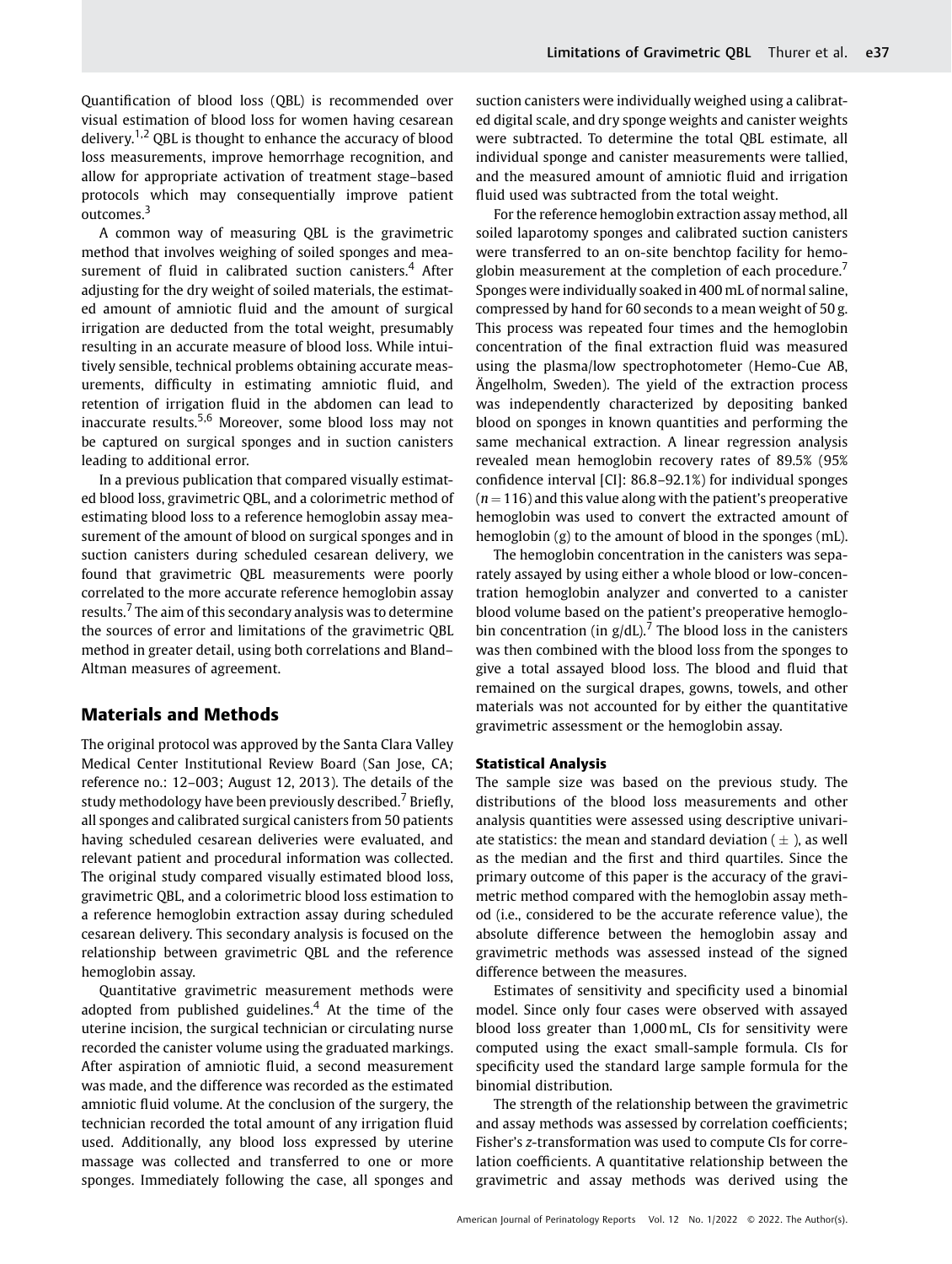nonparametric regression method of Passing and Bablok.<sup>8</sup> The Passing–Bablok regression line provides a nonparametric estimate of the linear relationship between two measures that assumes both are subject to error, without making further assumptions about the statistical distributions of the measures. The strength of correlations was assessed as follows:  $r < 0.5$  (low);  $r = 0.5$  to  $< 0.7$  (moderate),  $r = 0.7$ to < 0.9 (high); and  $r \ge 0.9$  (very high). For comparative analysis, a p-value of 0.05 was considered significant.

In addition, agreement between the extraction assay and gravimetric QBL was evaluated using the Bland–Altman method.<sup>9</sup> The Bland–Altman bias (mean the difference between the two measures) and upper and lower limits of agreement (mean $\pm 1.96 \times$ SD) with the respective  $95\%$  CIs was computed. All statistical computations were computed using SAS, Version 9.4 (SAS Institute, Cary, NC).

# Results

Data were successfully collected from all 50 patients.<sup>7</sup> The mean preoperative hemoglobin level was  $12.2 \pm 1.0\,\mathrm{g}/\mathrm{d} \mathrm{L}$ Additional patient characteristics were described in the previous publication.<sup>7</sup>

The gravimetric QBL method was moderately correlated to the actual (hemoglobin assayed) blood loss ( $r = 0.564$ ; mean absolute difference  $=$  422  $\pm$  330 mL; median absolute difference = 365; [204–538] mL;  $p < 0.001$ ).<sup>7</sup> The 95% CI for the correlation coefficient was [0.334, 0.725]. As previously reported, $7$  the assessment of agreement between gravimetric QBL and the extraction assay revealed a bias (95% CI) of  $353 \pm 405$  mL. The upper limit of agreement (95% CI) was 1,145 mL and the lower limit of agreement (95% CI) was  $-441$  mL. The Bland–Altman plot is represented in  $\blacktriangleright$  Fig. 1.

Compared with the hemoglobin assayed amount, gravimetric QBL overestimated blood loss for 44 of the 50 patients (88%). In 32 patients (64%) the overestimate was greater than 250 mL and for 14 patients (28%), the overestimate was greater than 500 mL. In two instances, there was an under-



Fig. 1 Assessment of agreement between gravimetric QBL and the extraction assay method according to the Bland–Altman method. QBL, quantification of blood loss.



Fig. 2 Assayed blood loss versus gravimetric QBL with Passing-Bablock regression line. QBL, quantification of blood loss.

estimation of more than 500 mL when compared with the assay (528 and 784 mL, respectively). Collectively, gravimetric QBL was only within 250 mL of the actual amount in 16 (32%) patients and all but three of these patients had an assayed blood loss of less than  $500 \,\mathrm{mL}$  (mean  $= 378 \pm 179$ mL). The Passing–Bablock regression line (►Fig. 2) demonstrates that gravimetric QBL is typically about twice the blood loss determined by the hemoglobin assay method.

Assayed blood loss was greater than 1,000 mL in four patients. For three of the four patients gravimetric QBL recognized that the blood loss was greater than 1,000 mL (sensitivity =  $75\%$ ; 95% CI: 0.194-0.932) but overestimated it by 617, 533 and 255 mL, respectively. For the fourth patient the assayed blood loss was 1,041 mL but the gravimetric QBL was only 513 mL. Seventeen patients (34%) had an assayed blood loss of greater than 500 mL. For those 17 patients, the mean absolute difference between the QBL measurement and the assay was  $549 \pm 420$  mL (median  $= 528$ ; [275–696] mL). Gravimetric QBL overestimated the assayed blood loss in 13 of the 17 patients (mean overestimation  $=$  597  $\pm$  445 mL) and underestimated it in 4 (mean underestimation  $=$  394  $\pm$  326 mL). Only 8 of the 17 (47%) values were within 500 mL and quantitative QBL was within 250 mL of the assayed result in only 3 (18%) cases.

Gravimetric QBL was greater than 1,000mL (the American College of Obstetricians and Gynecologists [ACOG] criteria for hemorrhage recognition<sup>10</sup>) in 12 patients. While three of these had an assayed blood loss of greater than 1,000mL, 9 of the 46 patients (20%) with blood losses of less than 1,000mL by the hemoglobin assay were incorrectly identified as having postpartum hemorrhage (false positives). The specificity of gravimetric QBL was 80.4% (95% CI: 0.690–0.919). In 37 cases (74%), there was concordance among both methods that the blood loss was less than 1,000mL. These relationships are illustrated in ►Table 1. Interestingly, if the criteria for hemorrhage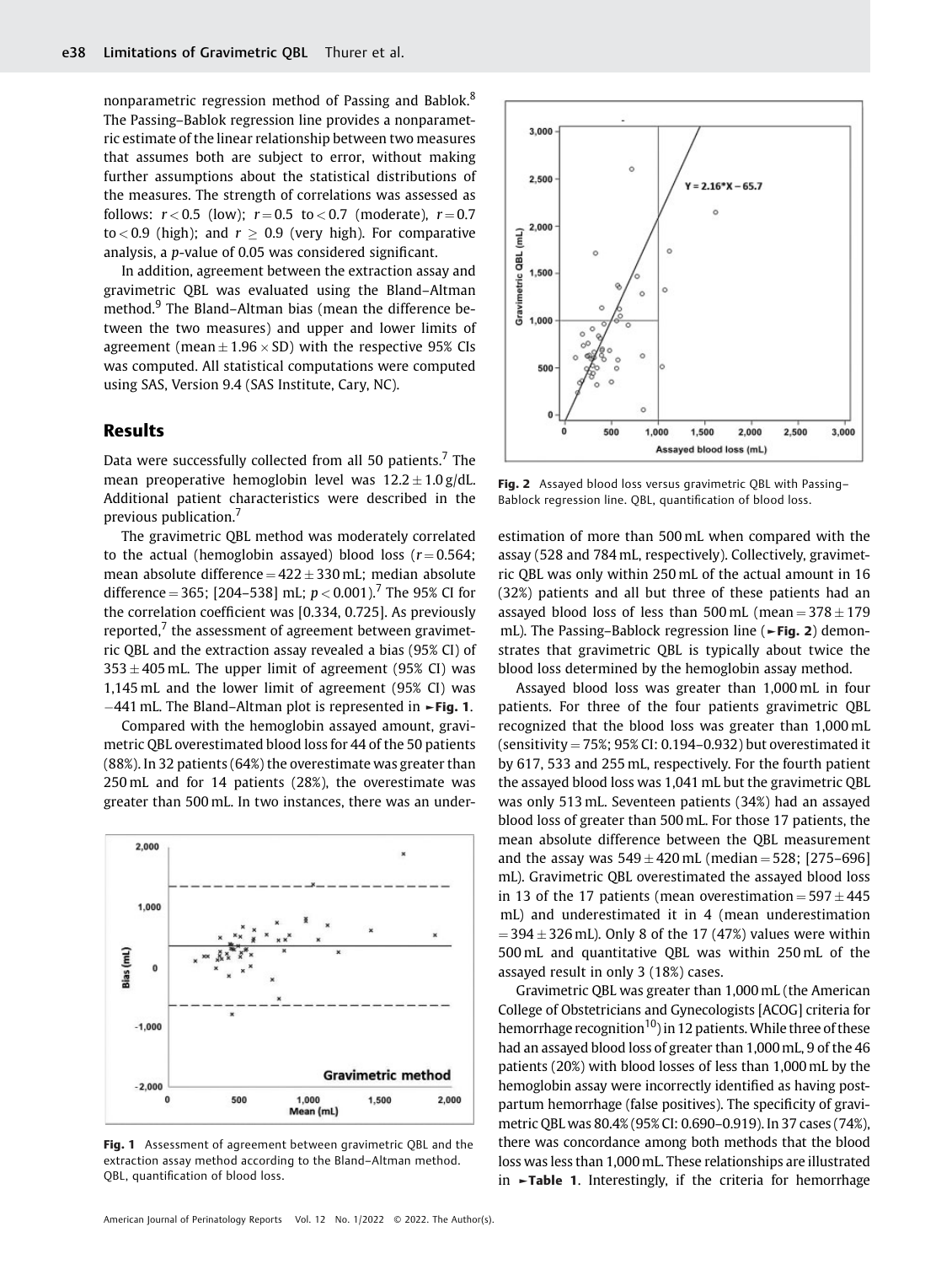|                             | Assay $< 1,000$ mL | Assay $>$ 1,000 mL |
|-----------------------------|--------------------|--------------------|
| $\vert$ QBL $\leq$ 1,000 mL |                    |                    |
| QBL > 1,000 mL              |                    |                    |

Table 1 Distribution of blood loss by quantitative OBL and the

Abbreviation: QBL, quantification of blood loss.

reference assay (mL)

recognition was 900 mL rather than 1,000mL, gravimetric QBL would have recognized hemorrhage in 16 patients, only 3 of whom had an assay of greater than 900mL. Thus, 13 of the 46 patients (28%) with blood losses of less than 900mL would have been incorrectly identified as having postpartum hemorrhage. Conversely, if the criteria for hemorrhage recognition were increased to 1,100mL, the false positive rate would be 8 of 47 patients (17%).

Corrections for amniotic fluid and irrigation were collectively applied to the sponge and calibrated canister quantified amounts. The measured amount of amniotic fluid varied from 100 to  $2,100\,\mathrm{mL}$  (mean  $= 632 \pm 507\,\mathrm{mL}$ ; median  $= 500\,\mathrm{mL}$ ; [250–850]). The measured amount of irrigation varied from 50 to 2500mL (mean = 760  $\pm$  437 mL; median = 775 mL; [400–1,000]).

An average of 15 surgical sponges were used per case  $(\text{mean} = 15.1 \pm 4.9; \text{ median} = 14.5; [12-17])$ . The gravimetric QBL on the sponges was substantially higher than the hemoglobin assayed amount of blood on the sponges in every case (mean absolute difference  $=$  480  $\pm$  182 mL). The number of sponges used was highly correlated with the total assayed blood loss on the sponges ( $r = 0.748$ ; 95% CI: [0.588, 0.847];  $p < 0.0001$ ; i.e., the use of more sponges was associated with a higher assayed blood loss).

A single-calibrated suction canister was utilized in 49 cases; the remaining case required use of two canisters. The assayed amount of blood in the canisters was substantially less than the total volume of fluid collected in the canisters



Fig. 3 Difference in canister volume (post-pre) versus irrigation volume (mL) with Thiel regression line.

(mean absolute difference  $= 1,264 \pm 627$  mL). The correlation between the total amount of fluid in the canisters and the actual amount of blood in the canister was low to moderate  $(R^2 = 0.466$ ; 95% CI: [0.211, 0.656]). Irrigation and amniotic fluids affected both the sponge and canister values. Assuming that all of the amniotic fluid was aspirated into the canisters, 88% of the irrigation fluid went into the canisters and only 12% was absorbed by the sponges ( $\blacktriangleright$ Fig. 3).

## **Discussion**

Our study found that despite the use of trained technicians to carefully perform gravimetric QBL using recommended guidelines, the results deviated substantially from the actual (hemoglobin assayed) amounts of blood on the soiled sponges and in the surgical canisters by greater than 250 mL in 68% of cases and by greater than 500 mL in 32% of cases. While overestimation was more common than underestimation, both occurred. Detection of hemorrhage (blood loss greater than  $1,000$  mL)<sup>9</sup> was aligned in 40 patients (80%); however, in 10 cases (20%), the results were not aligned. If quantitative QBL were used to implement a hemorrhage protocol,<sup>4</sup> the protocol would have been inappropriately applied in the unaligned group.

Postpartum hemorrhage is the leading preventable cause of maternal mortality both in the United States and worldwide.<sup>11,12</sup> Since treatment is often complicated by delayed or imprecise recognition, accurate and timely measurement of the actual amount of bleeding is recommended to identify hemorrhage early and institute protocol-based treatment plans that have led to improved outcomes.<sup>4,13</sup>

During vaginal delivery, blood loss is captured by calibrated under-buttocks drapes, surgical sponges and other substrates such as towels and pads that can be accurately weighed. Estimation of the volume of amniotic fluid is relatively simple since the collection of amniotic fluid precedes most of postpartum bleeding. During cesarean delivery, however, there is mixing of amniotic and irrigation fluid with maternal blood loss, further complicating the measurement of maternal blood loss.

## Strengths and Limitations

The strength of our analysis is that the actual amount of blood loss was diligently assayed creating a blood loss "gold standard" for comparison. The major limitation was that only four of the patients studied (8%) had a hemoglobin assayed blood loss of greater than 1,000 mL, fulfilling the criteria for postpartum hemorrhage.<sup>13</sup> The large differences in patients whose hemoglobin assayed blood loss was greater than 500 mL and greater than 1,000 mL demonstrate that the inaccuracy of quantitative QBL is substantial at higher amounts of blood loss.

Visual estimation of blood loss is known to be inaccurate.14,15 Therefore objective measures, such as gravimetric OBL, are recommended and promoted.<sup>1,2</sup> This analysis demonstrates significant inaccuracies in the gravimetric QBL method, suggesting alternative objective measures to